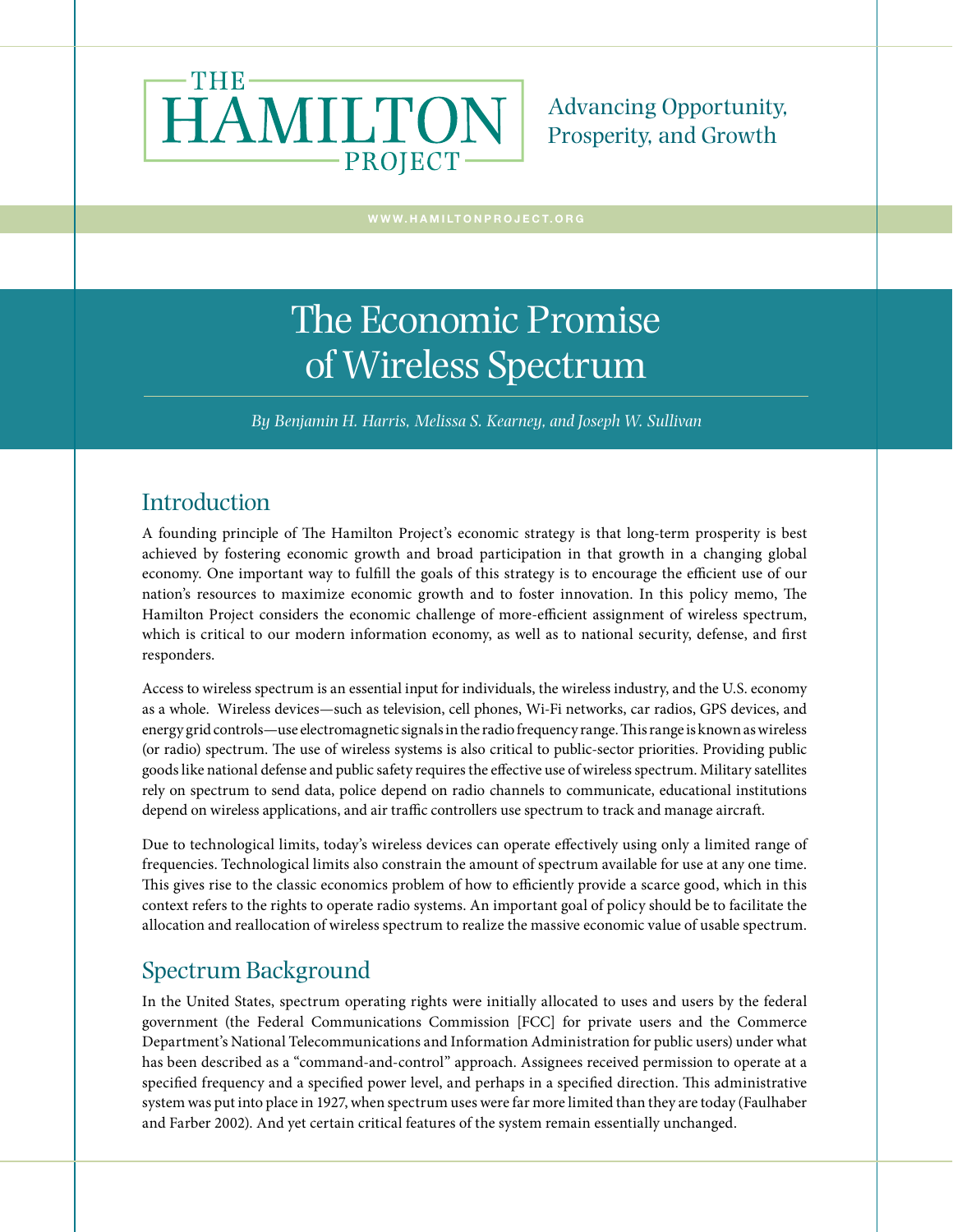Economists have long argued for a market-based approach to allocating spectrum, in the spirit of the argument made by Nobel laureate Ronald Coase in his seminal 1959 paper. Coase's solution to the allocation problem was to create sufficient property rights in spectrum so that they could be sold to private owners who would then be free to buy, sell and lease spectrum rights (Coase 1959). Prices would be set by the market, in accordance with the demand and supply for spectrum, and in particular, for more or less valuable frequencies.

The FCC has gradually allocated more spectrum rights for flexible use; since 1993 it has been using auctions to award most new spectrum licenses. Still, there is much scope for continued improvements in the allocation and administration of spectrum policy.

### Policy Challenges

There are four policy challenges hampering the economic potential of wireless spectrum:

- **1. Inefficient allocation of spectrum operating rights.** The first and most basic economic issue is how to maximize the utilization of wireless spectrum by those who have the right to use it. Under the status quo, vast portions of the wireless spectrum are licensed to entities that allow it to sit unused or underutilized. Some economists characterize spectrum as an infinitely renewable resource because spectrum use today does not diminish its value in the future. As a result, any portion of spectrum left idle can be classified as wasted or inefficiently used. There is opportunity to improve spectrum allocation by ensuring that the rights to use wireless spectrum belong to those who will use it most productively.
- **2. Underinvestment in high-quality signal transmission and reception technology.** Transmissions in a neighboring band can reduce service quality. This creates a situation where signal strength is a "negative externality" since one spectrum operator's signal is another operator's interference. Poor receivers also impose a negative externality on those operating in a neighboring band because they force neighbors to operate at low power in order to avoid causing harmful interference. High-quality receivers can compensate for strong signals in an adjacent band; better receivers allow spectrum operators to use wireless spectrum more intensively and derive more economic value from each megahertz of wireless spectrum. In general, the current system of spectrum regulation does not incentivize users or device manufacturers to invest in high-quality receivers, leading to less intensive utilization of spectrum.

**3. Reconciliation of government spectrum uses and private-sector demand.** A third challenge for spectrum policy is how to realize the economic value of spectrum operation for private firms and consumers without compromising key government priorities. Many government agencies hold rights to operate wireless systems, but do not make full use of their spectrum rights allocation. Recent technological developments, however, have rendered possible the "dynamic sharing" of wireless spectrum between commercial users and government users that hold spectrum rights. Technology now enables the federal government to provide spectrum use rights to private users when federal users do not need them, allowing commercial users to use otherwise idle spectrum rights without jeopardizing government priorities.

Indeed, improved coordination between public and private users is a very promising area of spectrum reform. For instance, the President's Council of Advisors on Science and Technology (PCAST) recommended the creation of "shared-use spectrum superhighways" that allow for extensive spectrum sharing between federal and private uses of allocated spectrum. The PCAST report forecasts that this type of sharing, combined with other recommended reforms, could "multiply the effective capacity of spectrum by a factor of 1,000" (PCAST 2012). Such prospects present a potential avenue for addressing current and future spectrum needs.

**4. Moving beyond "Command-and-Control" to Licensed and Unlicensed Use of Spectrum.** A fourth challenge is to determine how to move beyond the command-andcontrol paradigm and establish the appropriate mix of licensed versus unlicensed spectrum use. Licensing grants the license holder the right to exclude others from operating in that frequency band. Unlicensed spectrum implies a commons model of property, where access to a spectrum frequency is not excludable and anyone can operate in that frequency band so long as the equipment they use meets FCC standards. Traditional users of unlicensed spectrum include cordless telephones and baby monitors. Newer technologies that take advantage of unlicensed spectrum include, for example, Wi-Fi, Bluetooth, and electricity meters. Whereas licensed regimes concentrate the economic benefits of the license in the hands of the license holder, the benefits of unlicensed regimes are diffuse and accrue to anyone who chooses to use unlicensed spectrum (Benkler 2012). Determining how much spectrum to allocate to unlicensed versus licensed property regimes will likely be an enduring spectrum policy debate with substantial economic stakes.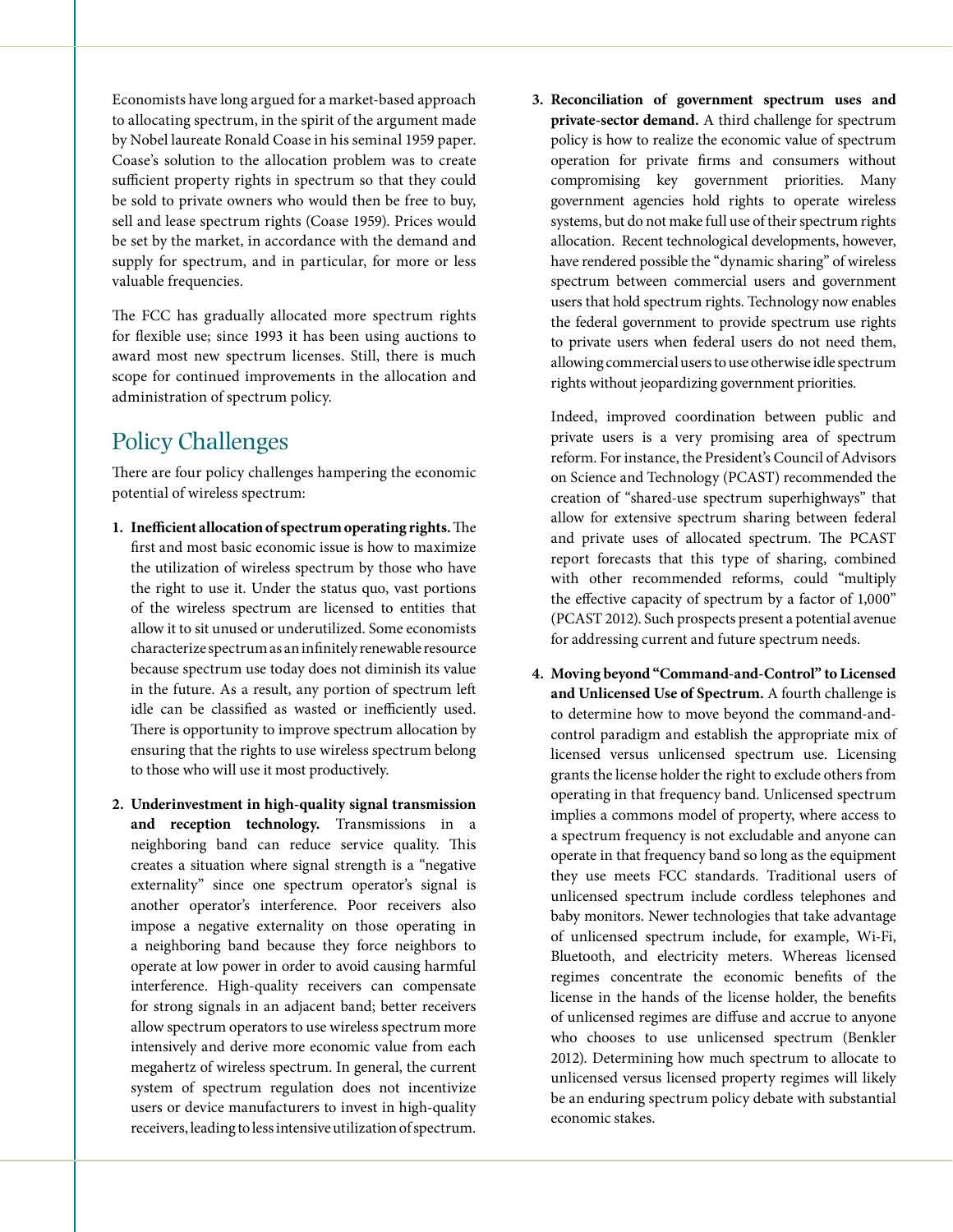These challenges can be addressed—at least to some degree—with innovative, evidence-driven approaches to reform. In the following section, we highlight two Hamilton Project proposals that aim to increase the efficiency of the spectrum allocation by strengthening market-based incentives in the distribution of spectrum resources.

#### Policy Innovations

In his Hamilton Project discussion paper, Philip J. Weiser (2008) proposed a series of reforms to the regulation of wireless spectrum. To advance this objective, his paper highlighted the importance of identifying blocks of unused spectrum and encouraging greater leasing arrangements to gain access to otherwise unused or underused blocks of spectrum. It also outlined two directions for regulatory reform that would catalyze more-efficient uses of spectrum by providing greater flexibility to spectrum license holders. First, it set out a conceptual framework for enabling spectrum now dedicated to TV broadcasting to be transferred to more-valuable uses (e.g., wireless broadband). Second, it explained how the FCC should be reformed to oversee spectrum use through an increased emphasis on after-thefact oversight as opposed to its legacy of closely prescribed before-the-fact rules.

The Spectrum Act of the Middle Class Tax Relief and Job Creation Act of 2012 enacted several of Weiser's proposed reforms. The Spectrum Act created incentives for TV broadcasters to release their spectrum for reallocation to more-valuable purposes, primarily wireless broadband. In addition, the Spectrum Act took steps to identify underutilized blocks of federal spectrum for repurposing and reallocation (Congressional Research Service 2013). These reforms ultimately led to a more efficient use of spectrum resources.

In a new Hamilton Project Discussion Paper, J. Pierre de Vries and Philip J. Weiser propose further reforms to move spectrum regulation away from its "command-and-control" regime to allow for a more-efficient allocation of spectrum resources. De Vries and Weiser propose three distinct but complementary lines of reform. The first would enhance property rights by establishing "harm claim thresholds" that both facilitate the trading of spectrum rights and incentivize investment in highquality receiver technology. The second would make it easier for rights holders in different bands to negotiate and strike deals with each other through the use of "band agents" who have the authority to negotiate on behalf of many stakeholders. The third would revamp the adjudication process, decreasing the costs of dispute resolution between spectrum rights holders and increasing the predictability of judgments. While any one of these directions for reform would stand on its own, in total they would unlock value currently frozen by regulation.

#### Conclusion

Wireless operations play a key role in the modern economy, a role that will only increase in importance as innovation delivers new wireless technology. The proliferation of wireless applications has called old regulatory paradigms into question. Fresh, new thinking on spectrum policy is required to foster innovation and support greater growth for our technologically dependent economy. With demand for wireless applications showing no signs of slowing its explosive upward trajectory, unlocking the full value of the wireless spectrum has never been a more pressing economic challenge.